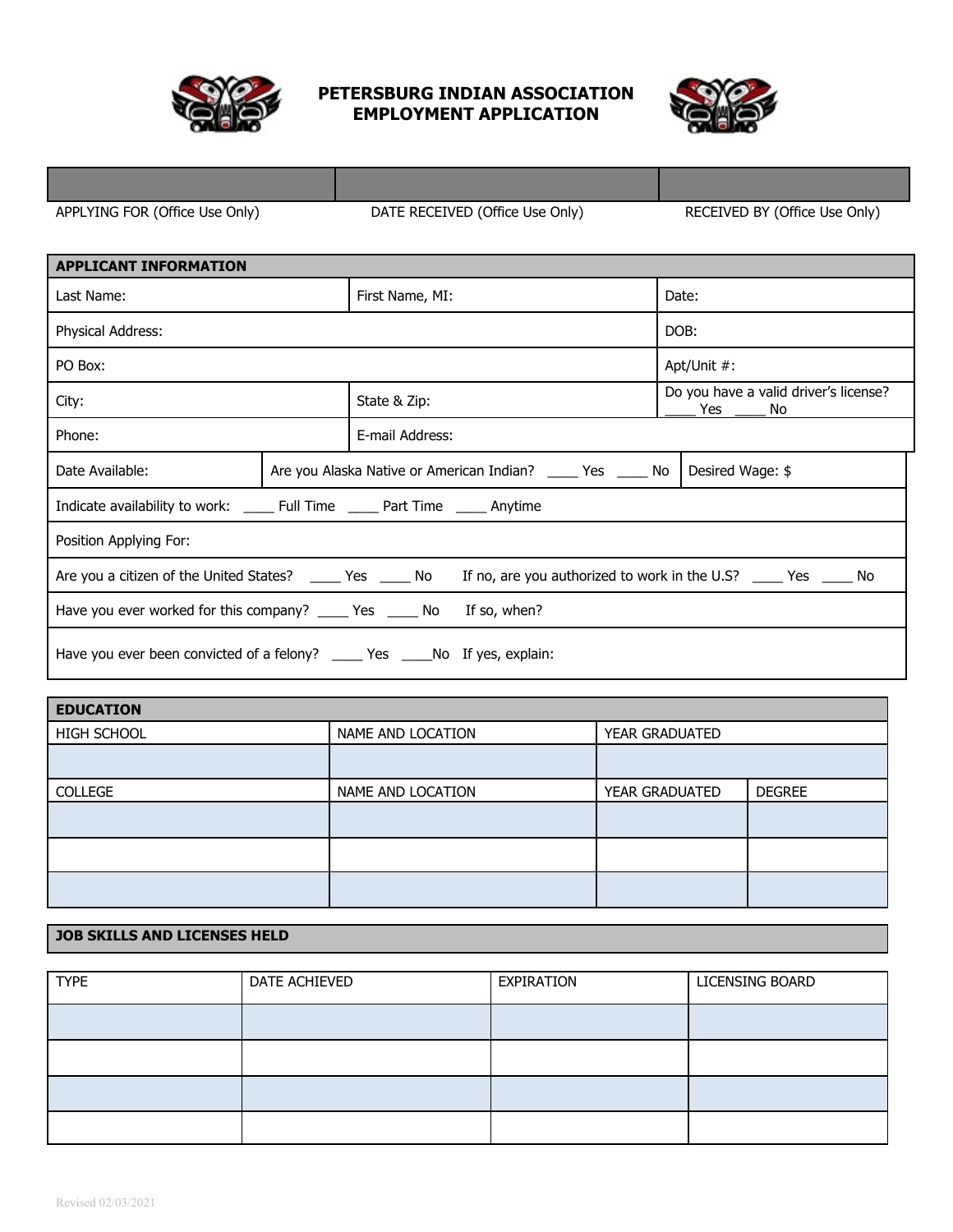| REFERENCES (Please list three <i>professional</i> references) |                    |  |  |
|---------------------------------------------------------------|--------------------|--|--|
| <b>Full Name:</b>                                             | Company and Title: |  |  |
| <b>Business Number:</b>                                       | Home/Cell Number:  |  |  |
| Full Name:                                                    | Company and Title: |  |  |
| <b>Business Number:</b>                                       | Home/Cell Number:  |  |  |
| Full Name:                                                    | Company and Title: |  |  |
| <b>Business Number:</b>                                       | Home/Cell Number:  |  |  |

# EMPLOYMENT HISTORY

# Begin with your present or most recent employer: